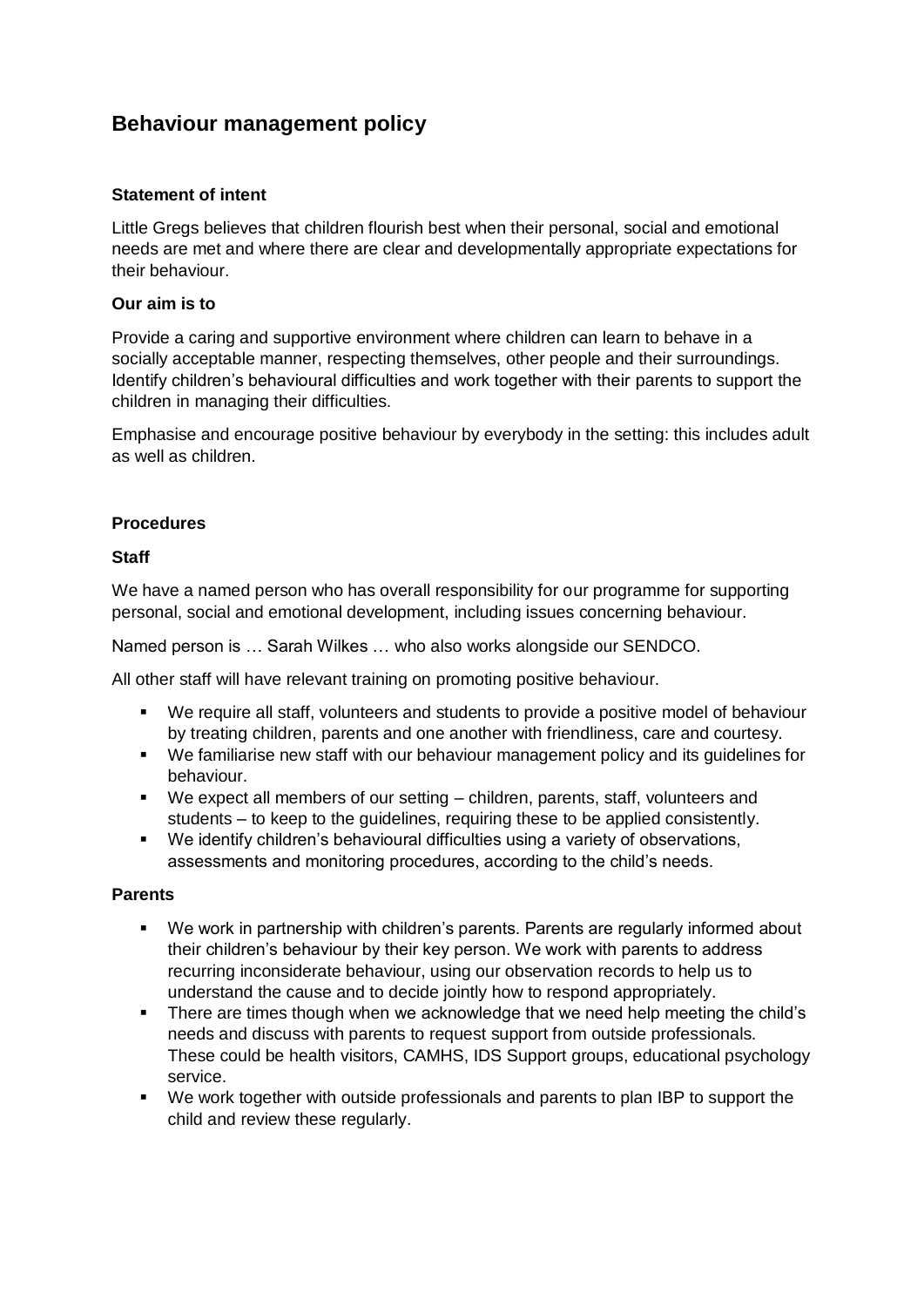## **Children**

- We use 'Building Blocks for Positive Behaviour' by Anne-Marie Jones, including the 'OK Rules'
- We teach children to identify their feelings though the scheme Protective Behaviours which is delivered by two trained members of staff.
- We support each child in developing self-esteem, confidence, and feelings of competence.
- We support each child in developing a sense of belonging in our group, so that they feel valued and welcome.
- We acknowledge considerate behaviour such as kindness and willingness to share.
- We acknowledge children's considerate behaviour towards another who is hurt or upset.
- We help older children set the group's guidelines for considerate behaviour.
- We provide activities and games that encourage co-operation and working together.
- We will ensure that there are enough popular toys and resources and sufficient activities available so that children are meaningfully occupied without the need for unnecessary conflict over sharing and waiting for turns.
- We will avoid creating situations in which children receive adult attention only in return for inconsiderate behaviour.
- We teach the children British Values learning right from wrong through persona dolls.

## **Environment**

We have two areas which help with children managing their own behaviour.

- **Quiet area-** The quiet area is to be used in a positive, proactive way that helps the child to understand the benefits that come from its usage. The children will be taught that the quiet area can be used when a child is starting to get upset or get tired. Visual clues will be displayed.
- **Angry mat –** The angry mat can be used by a child to stamp out a child's anger. Visuals will be put up and the children will be taught how to use the mat.
- **Nurture group –** Children who would benefit from a small group have the opportunity to access this group.

### **Kinds of behaviours that require positive intervention**

We make a distinction between kinds of behaviours that require support or intervention in order to achieve the considerate and socially acceptable behaviour that we expect of children according to their developmental maturity or whether they have any special educational need. These behaviours are:

 **Inconsiderate behaviour –** This includes behaviours such as taking toys from another child, not waiting for a turn, pushing, being un-cooperative, disrupting a game, hitting out against another. They are characterised by developmental immaturity whereby children are not at the stage where they can mange frustration or anger themselves, they may not have the language to express themselves, or may not understand and be able to keep to social rules. These behaviours are seen as mistakes that the child is making on the way to developing socially acceptable ways, particularly of dealing with conflict. We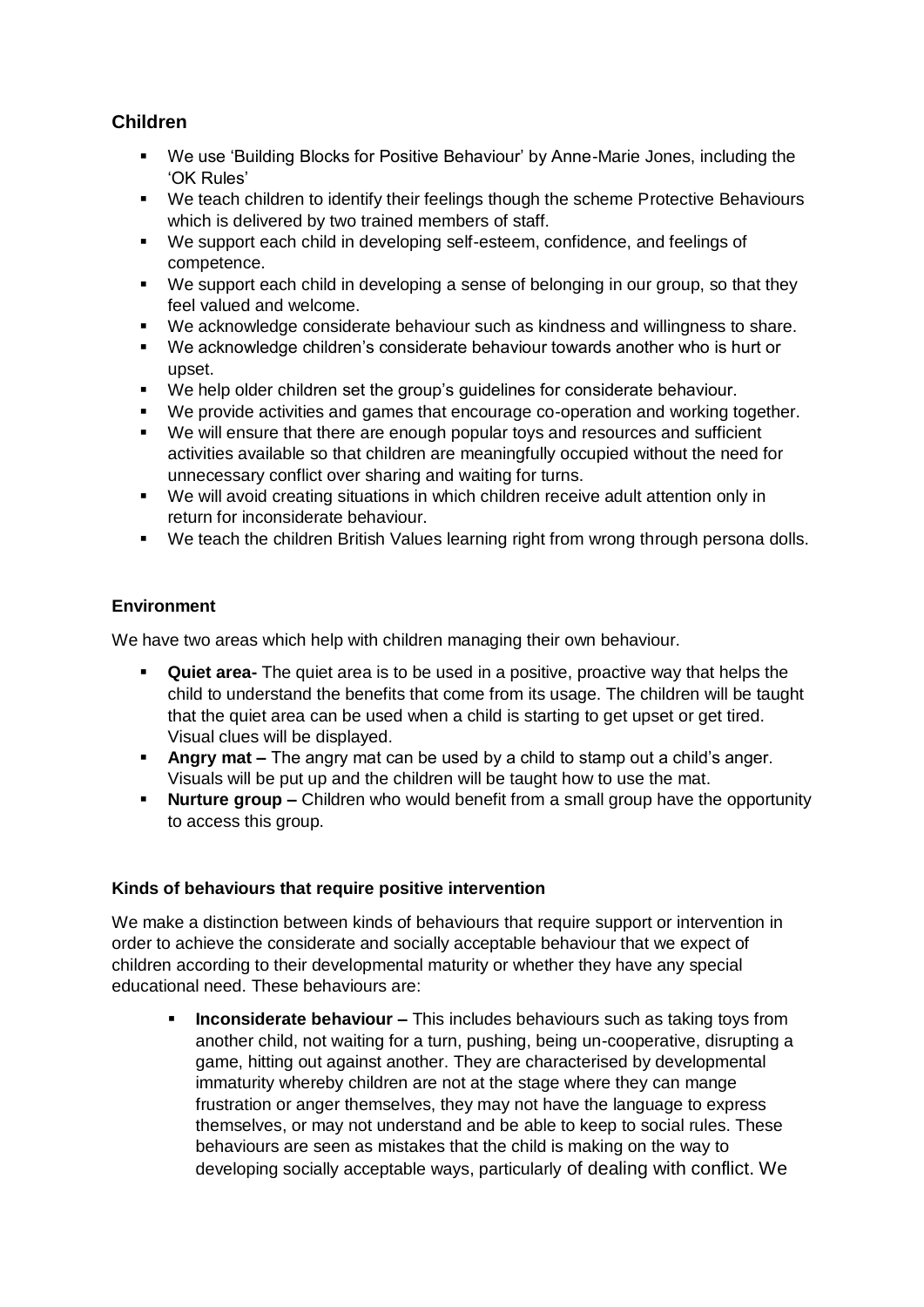regard the child to be a learner of what is acceptable and in need of support, explanation, encouragement, positive modelling and guidance – just as in learning any other skill.

 **Hurtful behaviour –** We take hurtful behaviour very seriously. Most children under the ages of five will at some stage hurt or say something hurtful to another child, especially if their emotions are high at the time, but it is not helpful to label this behaviour as 'Bullying' even if the behaviour is worryingly aggressive. For most children under five, hurtful behaviour is momentary, spontaneous, and often without cognisance of the feelings of the person whom they have hurt. Some children may engage in hurtful behaviour because they are deeply unhappy, and they require support and care. However, hurtful behaviour has an impact for the child at the receiving end which is significant, and this is also taken into consideration when responding to incidents of hurtful behaviour.

## **Strategies with children who engage in inconsiderate behaviour**

- We require all staff, volunteers, and students to use positive strategies for handling any inconsiderate behaviour, by helping children find solutions in ways which are appropriate for the children's ages and stages of development.
- Such solutions might include, for example, acknowledgment of feelings, explanation as to what was not acceptable, and supporting children to gain control of their feelings so that they can learn a more appropriate response.
- When children behave in inconsiderate ways, the staff member attracts the child's attention gains eye contact and says the child's name.
- We praise children for their efforts and achievements in resolving a dispute or learning a social skill such as waiting their turn.
- We have a quiet area where children can go by choice to calm down and stamping mat to stamp out their anger.

## **Strategies with children who engage in Hurtful behaviour**

- We recognise that young children behave in hurtful ways towards others because they have not yet developed the means to manage intense feelings that sometimes overwhelm them.
- We will help them manage these feelings are the biological and cognitive means to do this for themselves is still underdeveloped in very young children by using feeling charts, persona dolls etc.
- We recognise that young children require help in understanding the range of feelings experienced. We help children recognise their feelings by naming them and helping children to express them, making a connection verbally between the event and the feeling. 'Adam took your car, didn't he, and you were enjoying playing with it. You didn't like it when he took it, did you? It made you feel angry, didn't it, and you hit him.'
- We help young children learn to empathise with others, understanding that they have feelings too and that their actions impact on others' feelings. 'When you hit Adam, it hurt him, and he didn't like that, and it made him cry'.
- We support social skills through modelling behaviour, through activities, songs, drama, and stories. We build self-esteem and confidence in children, recognising their emotional needs through close committed relationships with them.